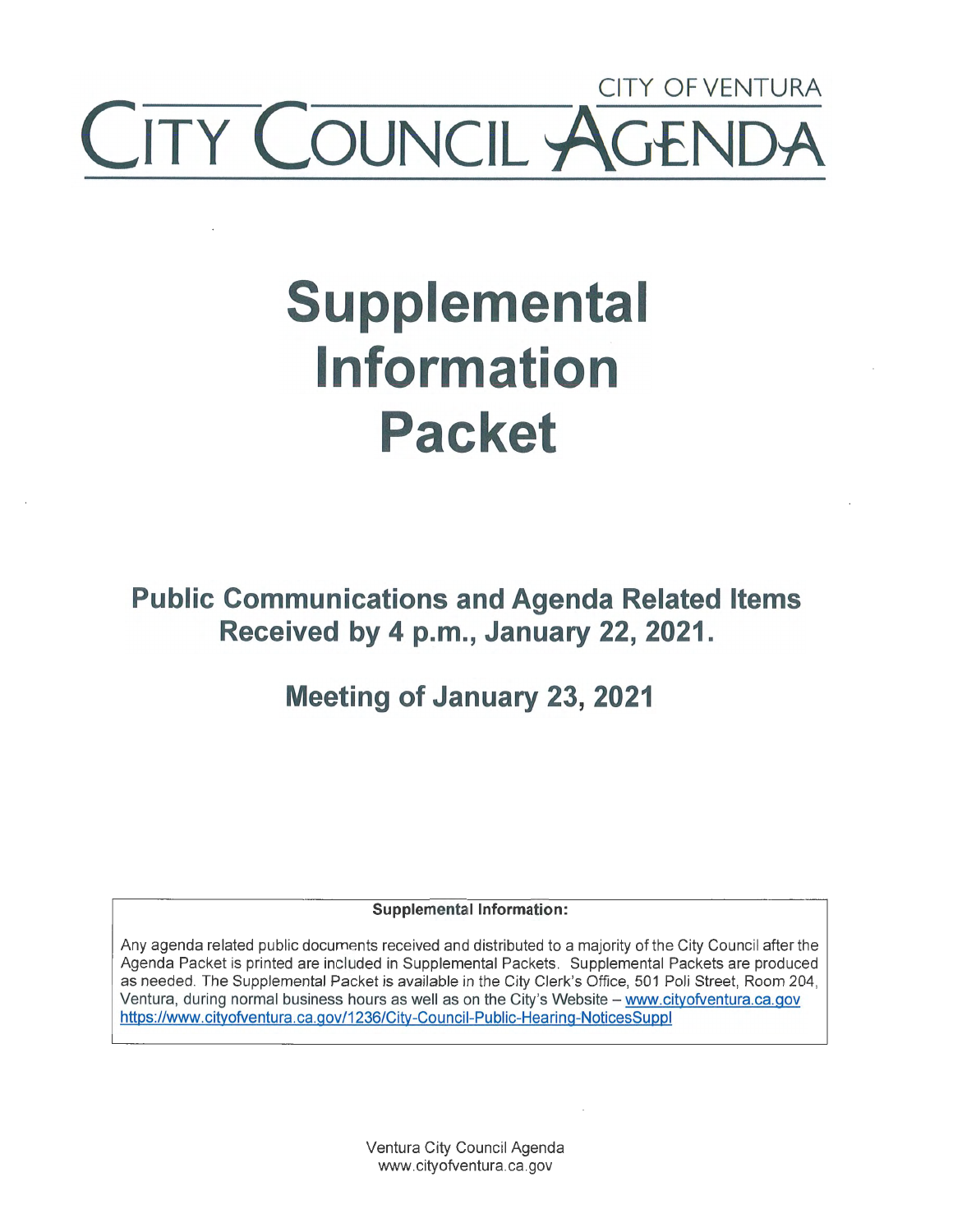| From:    | noreply@cityofventura.ca.gov                     |
|----------|--------------------------------------------------|
| Sent:    | Thursday, January 21, 2021 4:55 PM               |
| To:      | City Clerk                                       |
| Subject: | -EXT- Online Form Submittal: Public Comment Form |

## **Public Comment Form**

#### Disclosure:

Providing your name/contact information is optional to participate in a Public Meeting. However by providing, it will allow staff to follow-up with you on your item. All emails submitted to any Legislative Body are Public Records. Copies of forms submitted are posted online, with name and contact information redacted. You may only submit one comment form per agenda item. You may submit more than one form per agenda to address additional topics.

#### Submission Deadlines:

Submit your Comment Form at least 2 hours prior to the scheduled/posted start time of the meeting, as stated on the posted Agenda. If submitting a comment during a meeting, please submit before the Agenda Item concludes, during a Live Meeting, to be considered part of the record. Select the Legislative/Hearing Body below to ensure your comment is emailed to the correct body.

| Name                               | Anonymous                                                                                                                                                                                                                                                                                                                                                                                                                                                   |
|------------------------------------|-------------------------------------------------------------------------------------------------------------------------------------------------------------------------------------------------------------------------------------------------------------------------------------------------------------------------------------------------------------------------------------------------------------------------------------------------------------|
| Address                            | Field not completed.                                                                                                                                                                                                                                                                                                                                                                                                                                        |
| Phone Number                       | Field not completed.                                                                                                                                                                                                                                                                                                                                                                                                                                        |
| <b>Email Address</b>               | Field not completed.                                                                                                                                                                                                                                                                                                                                                                                                                                        |
| Select Legislative/Hearing<br>Body | <b>City Council</b>                                                                                                                                                                                                                                                                                                                                                                                                                                         |
| <b>Meeting Date</b>                | 1/23/2021                                                                                                                                                                                                                                                                                                                                                                                                                                                   |
| Select a Topic:                    | <b>Public Comments</b>                                                                                                                                                                                                                                                                                                                                                                                                                                      |
| Recommendation                     | Field not completed.                                                                                                                                                                                                                                                                                                                                                                                                                                        |
| <b>Written Comments</b>            | I would like to see a citizens' oversight committee of the police<br>department. I'm pro - law enforcement and don't think their<br>funding should be cut. However the quality of police services<br>seems to be dropping. I think citizens need more say in their<br>priorities, the messaging they make to the community, and the<br>quality of their services. This allows another avenue for citizens<br>to have confidence in their police department. |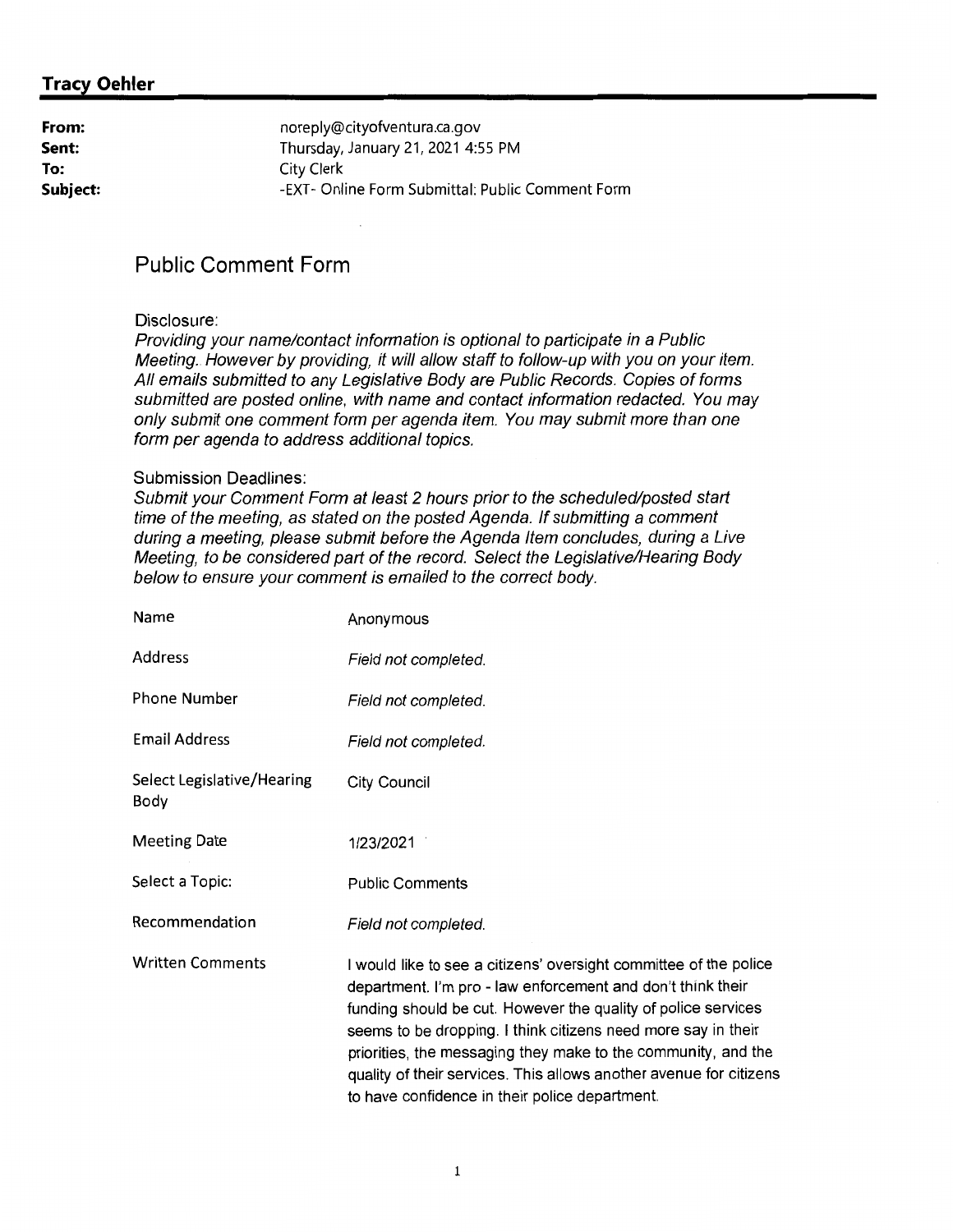| noreply@cityofventura.ca.gov                     |
|--------------------------------------------------|
| Friday, January 22, 2021 10:20 AM                |
| City Clerk                                       |
| -EXT- Online Form Submittal: Public Comment Form |
|                                                  |

## **Public Comment Form**

#### Disclosure:

Providing your name/contact information is optional to participate in a Public Meeting. However by providing, it will allow staff to follow-up with you on your item. All emaiis submitted to any Legislative Body are Public Records. Copies of forms submitted are posted online, with name and contact information redacted. You may only submit one comment form per agenda item. You may submit more than one form per agenda to address additional topics.

#### Submission Deadlines:

Submit your Comment Form at least 2 hours prior to the scheduled/posted start time of the meeting, as stated on the posted Agenda. If submitting a comment during a meeting, please submit before the Agenda Item concludes, during a Live Meeting, to be considered part of the record. Select the Legislative/Hearing Body below to ensure your comment is emailed to the correct body.

| Name                               | Connie                                                                                                                                                                                                                                                                                                                                                                                                                                                                                                                                  |
|------------------------------------|-----------------------------------------------------------------------------------------------------------------------------------------------------------------------------------------------------------------------------------------------------------------------------------------------------------------------------------------------------------------------------------------------------------------------------------------------------------------------------------------------------------------------------------------|
| Address                            |                                                                                                                                                                                                                                                                                                                                                                                                                                                                                                                                         |
| Phone Number                       |                                                                                                                                                                                                                                                                                                                                                                                                                                                                                                                                         |
| <b>Email Address</b>               |                                                                                                                                                                                                                                                                                                                                                                                                                                                                                                                                         |
| Select Legislative/Hearing<br>Body | <b>City Council</b>                                                                                                                                                                                                                                                                                                                                                                                                                                                                                                                     |
| <b>Meeting Date</b>                | 1/23/2021                                                                                                                                                                                                                                                                                                                                                                                                                                                                                                                               |
| Select a Topic:                    | <b>Public Comments</b>                                                                                                                                                                                                                                                                                                                                                                                                                                                                                                                  |
| Recommendation                     | Field not completed.                                                                                                                                                                                                                                                                                                                                                                                                                                                                                                                    |
| <b>Written Comments</b>            | I recently have seen the cleanup that was done at the Ventura<br>River Bottom by Ventura city and Ventura police officers. I am<br>disappointed that the city participated in this act of displacing<br>and further criminalizing our homeless. The city needs to find a<br>better solution to help keep Ventura beautiful while also helping<br>uplift our most vulnerable population. Ventura needs to offer<br>safer living conditions for our homeless, along with access to<br>mental health services and rehabilitation services. |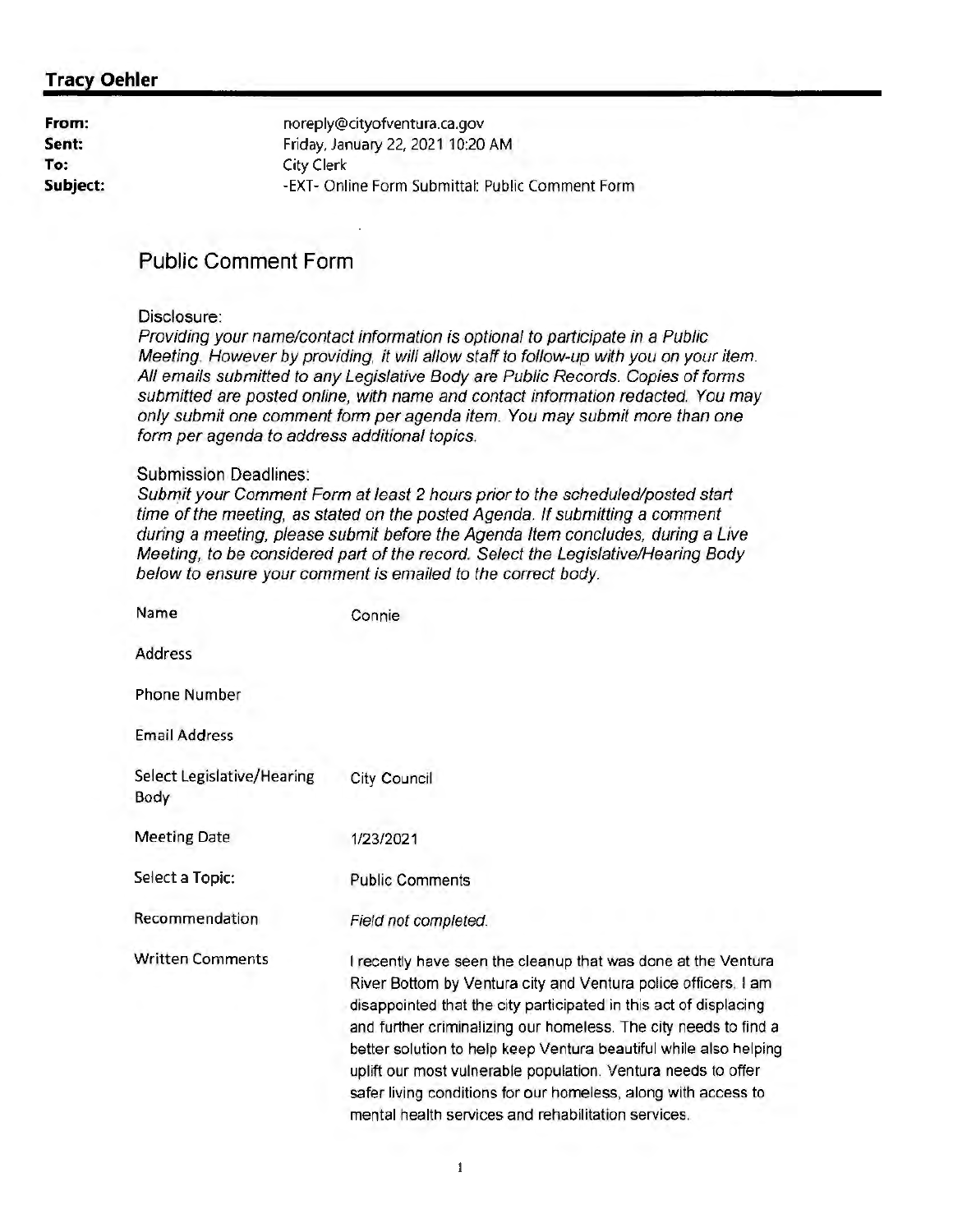| From:    |
|----------|
| Sent:    |
| To.      |
| Subject: |

noreply@cityofventura.ca.gov Friday, January 22, 2021 10:29 AM City Clerk -EXT- Online Form Submittal: Public Comment Form

## **Public Comment Form**

#### Disclosure:

Providing your name/contact information is optional to participate in a Public Meeting. However by providing, it will allow staff to follow-up with you on your item. All emails submitted to any Legislative Body are Public Records. Copies of forms submitted are posted online, with name and contact information redacted. You may only submit one comment form per agenda item. You may submit more than one form per agenda to address additional topics.

#### Submission Deadlines:

Submit your Comment Form at least 2 hours prior to the scheduled/posted start time of the meeting, as stated on the posted Agenda. If submitting a comment during a meeting, please submit before the Agenda Item concludes, during a Live Meeting, to be considered part of the record. Select the Legislative/Hearing Body below to ensure your comment is emailed to the correct body.

| Name                               | Claudia Armann                                                                                                                                                                                                                                                                                                                                                                                    |
|------------------------------------|---------------------------------------------------------------------------------------------------------------------------------------------------------------------------------------------------------------------------------------------------------------------------------------------------------------------------------------------------------------------------------------------------|
| <b>Address</b>                     |                                                                                                                                                                                                                                                                                                                                                                                                   |
| <b>Phone Number</b>                |                                                                                                                                                                                                                                                                                                                                                                                                   |
| <b>Email Address</b>               |                                                                                                                                                                                                                                                                                                                                                                                                   |
| Select Legislative/Hearing<br>Body | City Council                                                                                                                                                                                                                                                                                                                                                                                      |
| <b>Meeting Date</b>                | 1/23/2021                                                                                                                                                                                                                                                                                                                                                                                         |
| Select a Topic:                    | Agenda Item Number/Topic                                                                                                                                                                                                                                                                                                                                                                          |
| Agenda Item Number/Topic           | 14A                                                                                                                                                                                                                                                                                                                                                                                               |
| Recommendation                     | Field not completed.                                                                                                                                                                                                                                                                                                                                                                              |
| <b>Written Comments</b>            | It's good news that many new apartment complexes are being<br>built in Ventura. Unfortunately, the rents are not affordable to<br>low-income workers. In 2004, the City of Ventura passed an<br>inclusionary housing ordinance requiring that 15 percent of new<br>rental units in the downtown area be designated affordable. A<br>lawsuit invalidated those policies, but our State Legislature |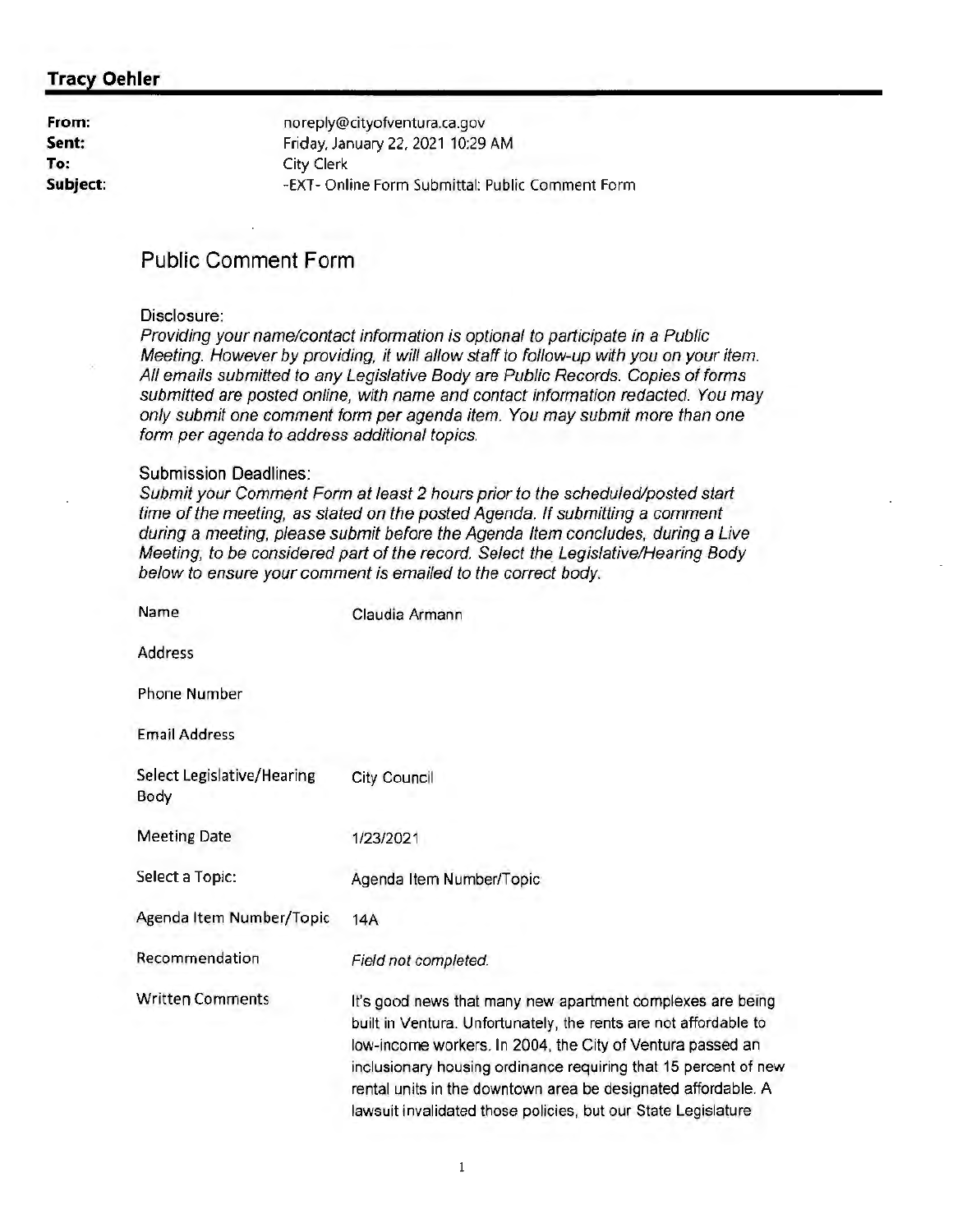responded in 2017, passing a law authorizing cities to once again establish inclusionary housing policies for rental projects. Many cities in the Los Angeles region and Bay Area, as well as Goleta and Santa Barbara, have enacted such policies. Ventura has delayed doing so. This is not a difficult policy to draft, it just requires political will. Given the crippling housing crisis, to be exacerbated by the pandemic, it should be a priority to set aside the maximum number of affordable units in every project in the pipeline. Today, I ask you prioritize an inclusionary housing policy for rentals in the early part of 2021.

Upload Files

Field not completed.

Email not displaying correctly? View it in your browser.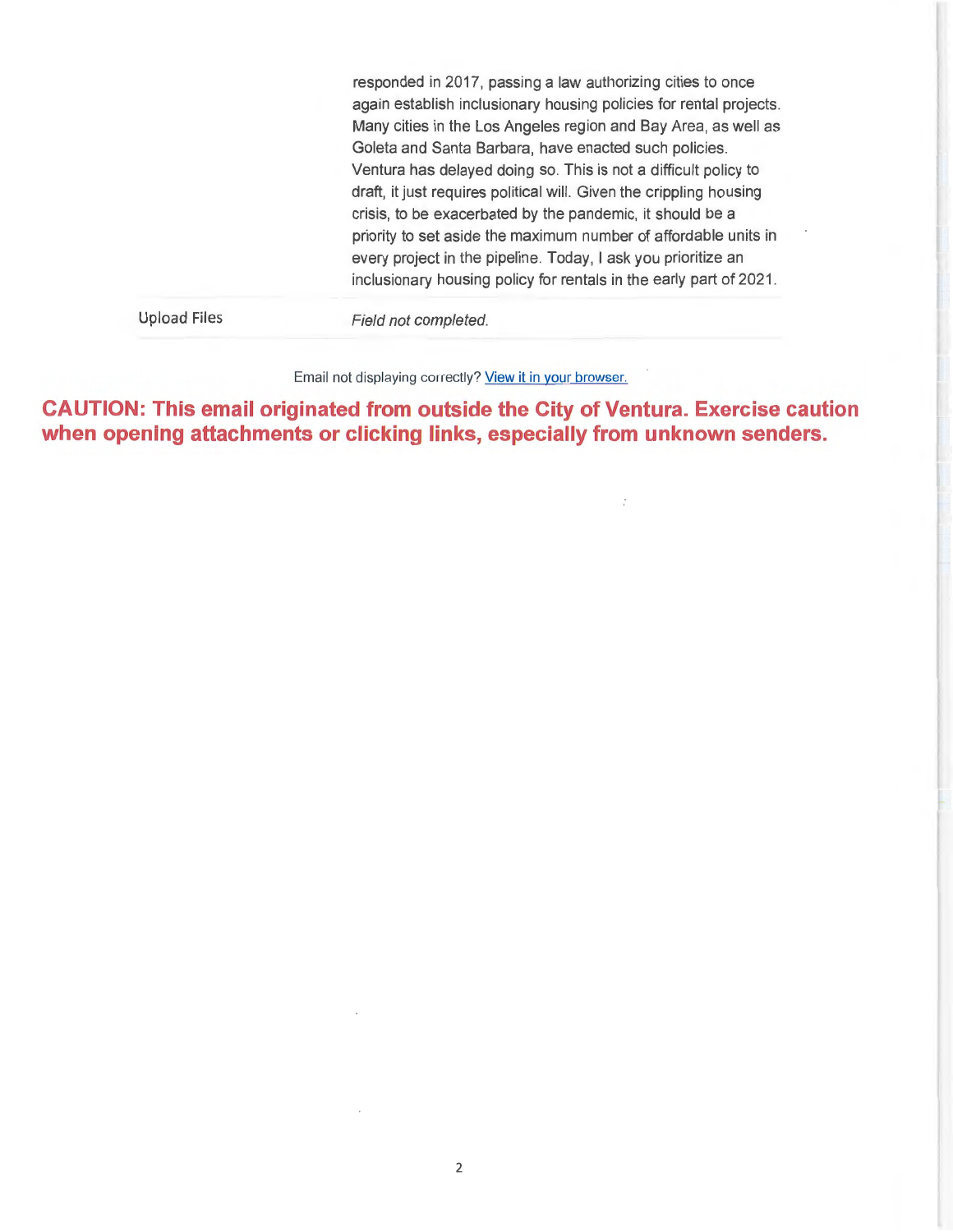**From: Sent: To: Subject:**  Jeffrey Kroll • Friday, January 22, 2021 12:23 PM City Clerk -EXT- Goal Setting- Land Use Goals Item #2

Hello, First let me introduce myself, I am Jeff Kroll President/CEO of Shangri La Care Centers Inc( 2010-2019) ... Some of you already know me, for I appear often at Ventura County Cities ( Ojai, PH, Oxnard and Ventura ect. ) meetings . Having been in this industry for many many years pushing for the safe regulated market . And as one of the local and state approved Cannabis retailers here in Ojai. Shangri La Care has been in business for over 10 years now . And starting in 2018 with the State of California rules here in Ojai and with the City of Ojai and state approval of our regulated retail store . I started back in 1999 after I was given a very grave diagnosis about my health , and got involved with cannabis and science and studies all over the world. I would not go so far as to say I am an expert in the cannabis , for it still is evolving in many areas, research, ordinances, applied taxation, public perception, and many many falsehoods about cannabis. My health condition vastly improved and I am here today alive and well, in great health There has been more scientific papers written about cannabis than any other plant material .... over 18,000 studies world wide . I think I have read pretty much all the important ones . Having parents who taught me the skills to feed my insatiable curiosity.

I even was a part of the City of Ventura Study group that was a four month long study by the then City Attorney Ariel Cardone ...... I even have all my working notes from 2010-2012 on those meetings . I am writing this email to offer my experience and guidance as I have for several other cities. It should be noted also that I helped with not only Ojai, but Port Hyheme and most recently ,The City of Oxnard . It should be noted that SLCC was not one of the applications submitted to either Port Hyheme or Oxnard ..... but have been waiting for the right fit. I have been following the opening of many cities and their problems and challenges and have a mountain of advice that I am willing to share with the rollout of your cannabis possibilities in your city .... I am a huge supporter of the the income that can be produce to assist cities deal with budget goals, just look at Port Hyheme who when I started with them , they were 2. 7 million dollars in the hole and was having a hard time paying their own city water bill and canceling many city sponsored events to make ends meet. Today things are looking much different now and it was directly because of their cannabis acceptance and the income stream. With that said, I know that all cities are challenged right now because of Covid-19, loss of business revenue , taxes, and the past Thomas Fire ect .

I know all of you have accepted the roll out future of cannabis within your city, as you have with delivery so the challenge is, how does one compete with 9 permits in Port Hyheme , 3 in Ojai , and soon 16 retail shops opening very soon in Oxnard . I have some very important advice to give the City of Ventura in it's development of cannabis type permits , that could put the City of Ventura as having an edge over the expanding cannabis industries from other areas. It's something that the City of Oxnard did not do and started backwards, and they were having problems with their rollout, and having to do a reset. If the City of Ventura would include these goals and write into their ordinance ......it would put the City of Ventura in the forefront of capturing the lion share of the cannabis revenue for its goals. within the city limits.

With the new Federal changes in the administration and the renewal of truth, respect for others, compasion, the writing could not be more clear.....things are changing, just in the last three days .... I like all of you as well, a feeling of relaxation , not waiting for what shoe will drop today .... is a feeling! have not had in years .... hopefully it will continue and we can get some things done. On the near horizon the Federal Safe Act and the MORE act will be decided, opening up banking as our state is doing with a bill before them at this very moment . Very soon cannabis could be considered as an agricultural crop as hemp has .

As you may or not not know, at state level , we permit holders are part of an expanding study group as stakeholders and very soon ,a path to a much easier time with the permitting state level process, merging all three departments into one by the end of this year ... a cost savings, and a lot more.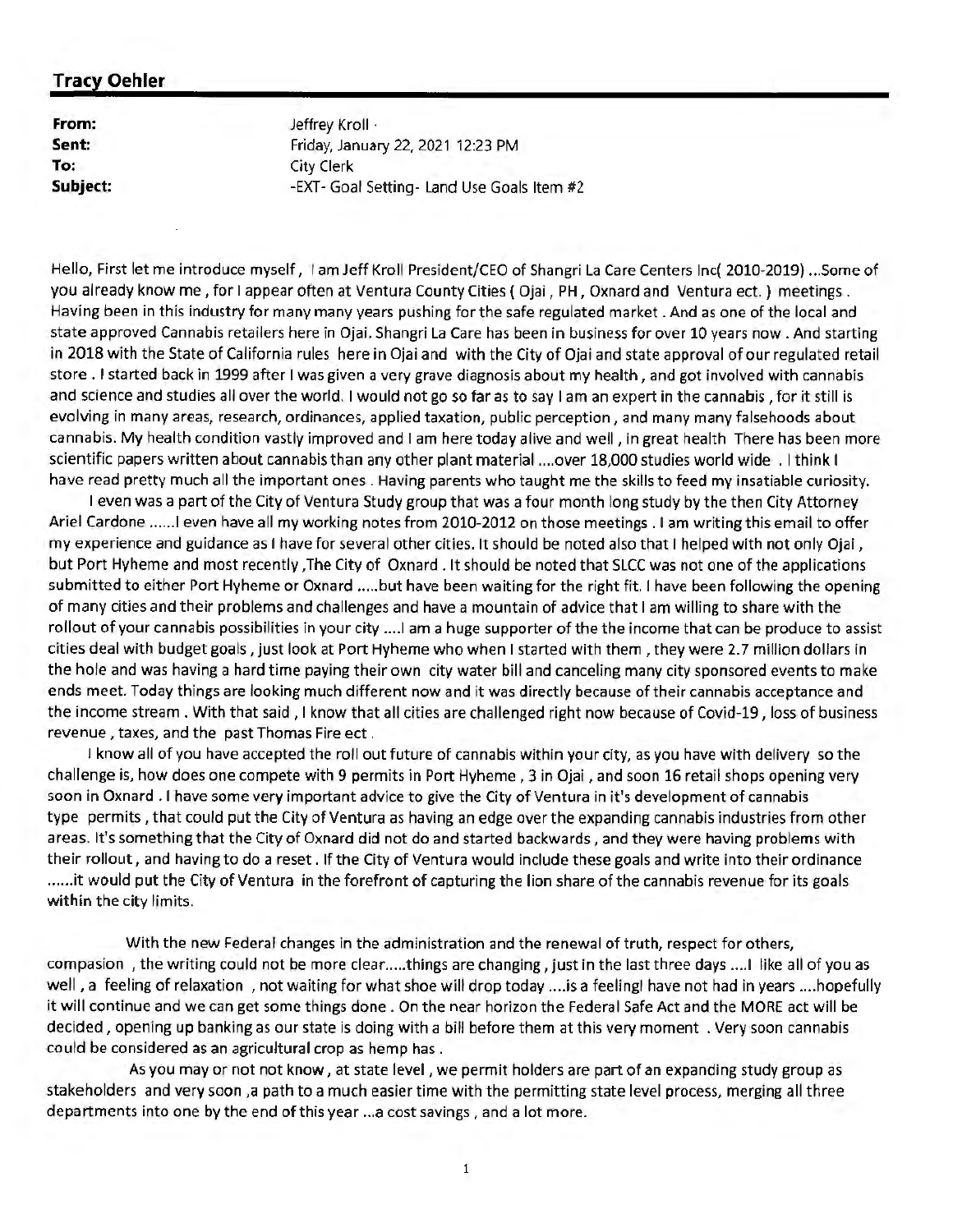Looking forward to the meeting in the morning ....... Zoom works for me Thank you ..... Jeff Kroll



Sender notified by Mailtrack ...

**x**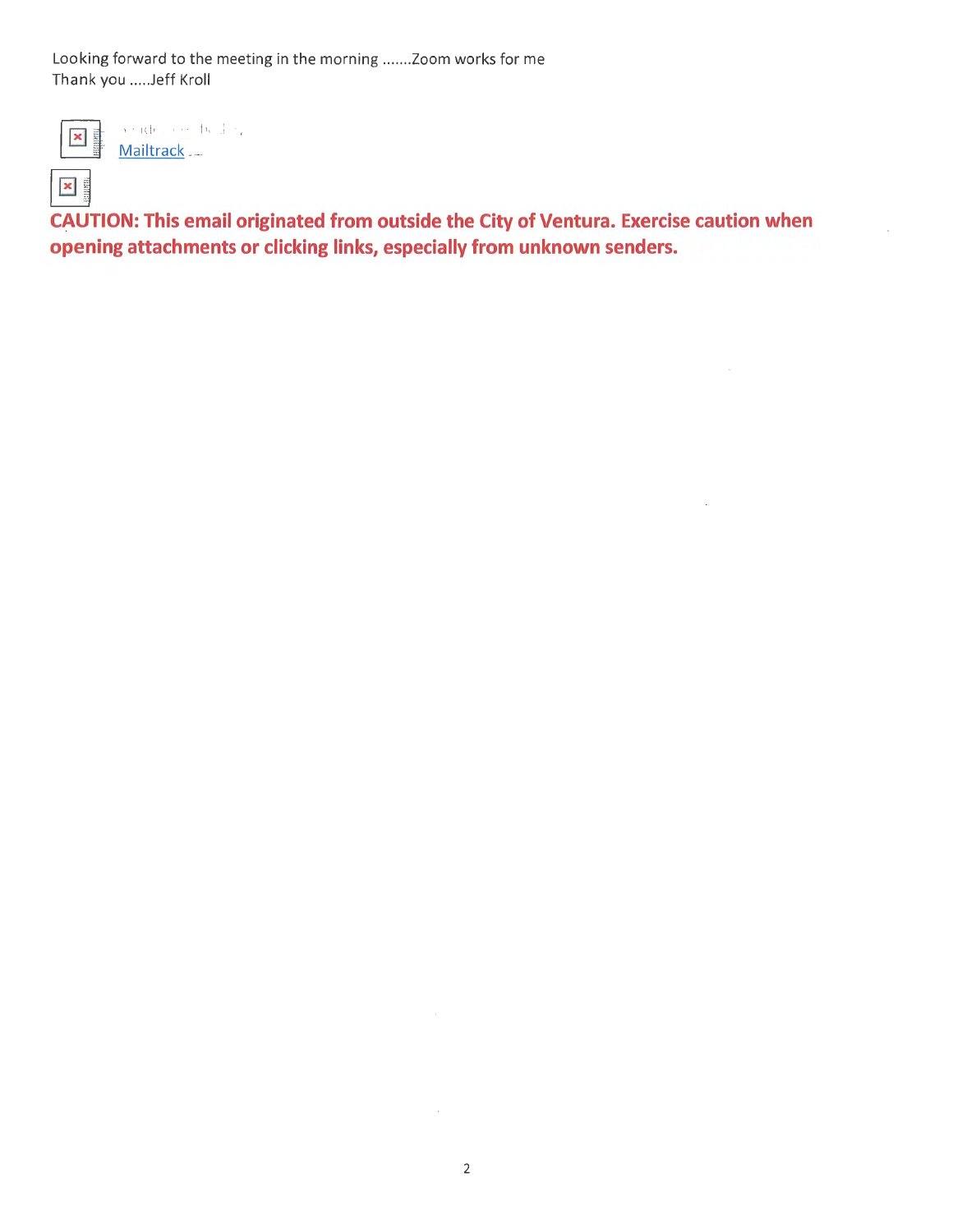| From:    | mireya garcia                                  |
|----------|------------------------------------------------|
| Sent:    | Friday, January 22, 2021 3:19 PM               |
| To:      | City Clerk                                     |
| Subject: | -EXT- Public comment - Meeting January 23,2021 |

Hello City Council, my name is Mireya Garcia. I am concerned about a post from the city of Ventura's page showing the "clean up" of homeless folks. I would appreciate it if the Board would explain what kind or resources were provided for the homeless folks as they are more vulnerable to COVID-19. It could be said they are being placed in shelters, however shelters are either packed or not taking in new people due to the pandemic. So where are they now and what are we doing as a community to help them?

My second question is with the topic of budgets for the new year, please share with the community what the Ventura County police department funds look like? Thank you.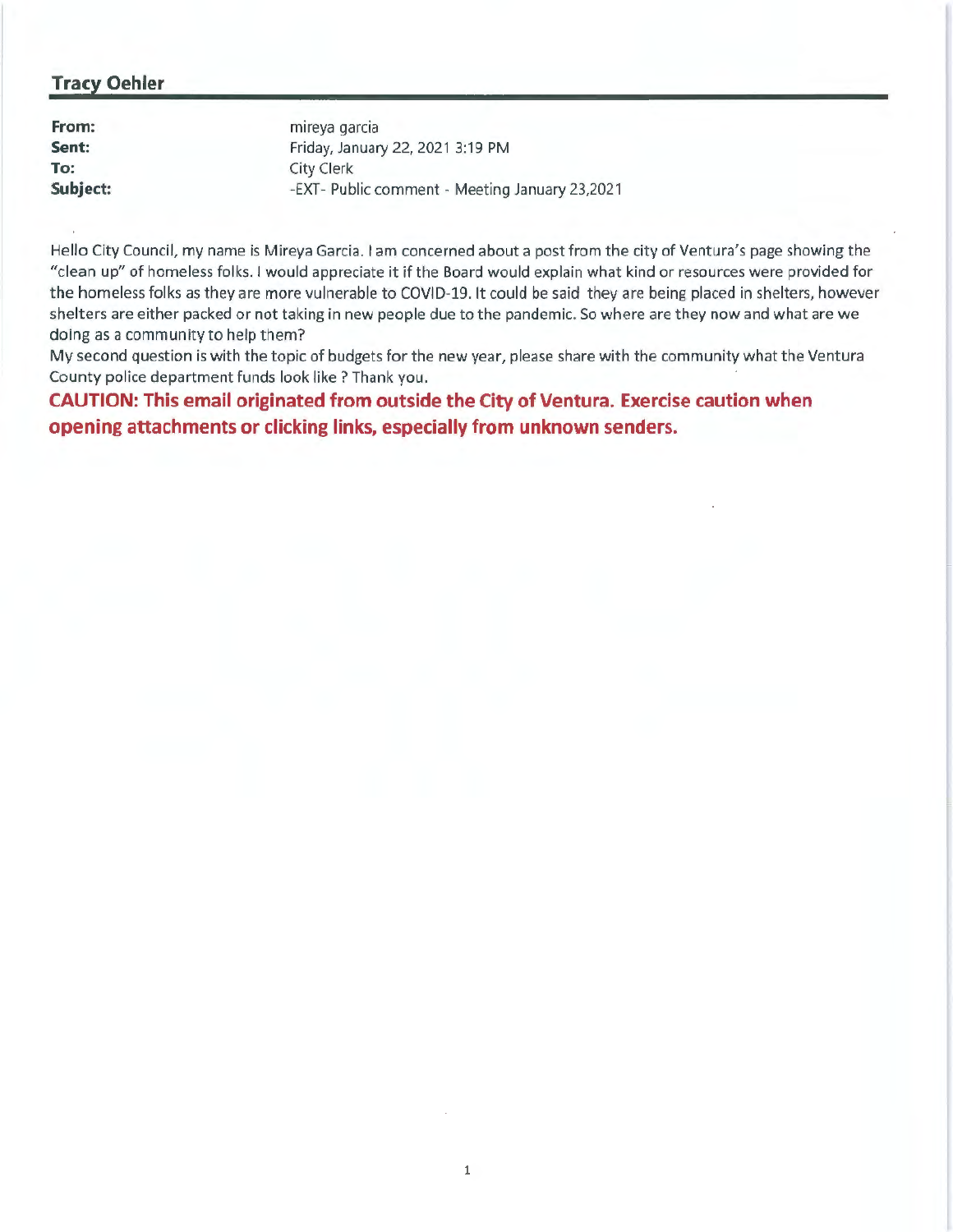| From:    | Norene Charnofsky ·                                                      |
|----------|--------------------------------------------------------------------------|
| Sent:    | Friday, January 22, 2021 3:36 PM                                         |
| To:      | City Clerk                                                               |
| Subject: | -EXT- Agenda Item No. 14-A/City Council Meeting, Saturday, Jan. 23, 2021 |

To Esteemed City Council Members,

The Community Park at Kimball and Telephone Road is a wonderful asset to the city of Ventura, even in its unfinished condition. It provides a world-class swimming center, ball fields, track fields, and a paved walking/skating/bicycle riding pathway. However, it could be so much more valuable to the community with the addition of a second entrance/exit, a childrens' playground,picnic tables, and sometime in the future, hopefully, a Library and/or Community Center. Especially in a Pandemic time, many of us have come to rea lize how important our outdoor areas are to our health and safety.

The fact that Community Park is still not completed, especially the lack of a second entrance, is a sore point with the East Ventura Community. I myself went to a Middle School Track Meet to see my Grandson's school compete against several other schools. With only one exit available, it took 45 minutes to exit the Community Park. Many people think that the Park would be used for youth activities to even a greater extent if the "traffic problem" were not so aggravating.

Last evening (1/21/21), at the monthly meeting of our East Ventura Community Council, with more than 90 people attending via the Zoom platform, it was apparent that working on the Community Park is high on the list of priorities for city action. Five Councilmembers were present, as well as City Manager McIntyre, and we are appreciative of your attendance. I believe you must have heard clearly the community's desire to have funds allocated, **if at all possible,** and work started for the completion of a second entrance, and additionally, for a childrens' playground, picnic tables, and even plans for an eventual community center/Library, as had been proposed in past years. As you plan for the coming year, hopefully you will take East Venturans' concerns into account.

Many thanks for your attention to this matter, and for your service to our wonderful city!

Sincerely, Norene Charnofsky (East Ventura homeowner for 24 years)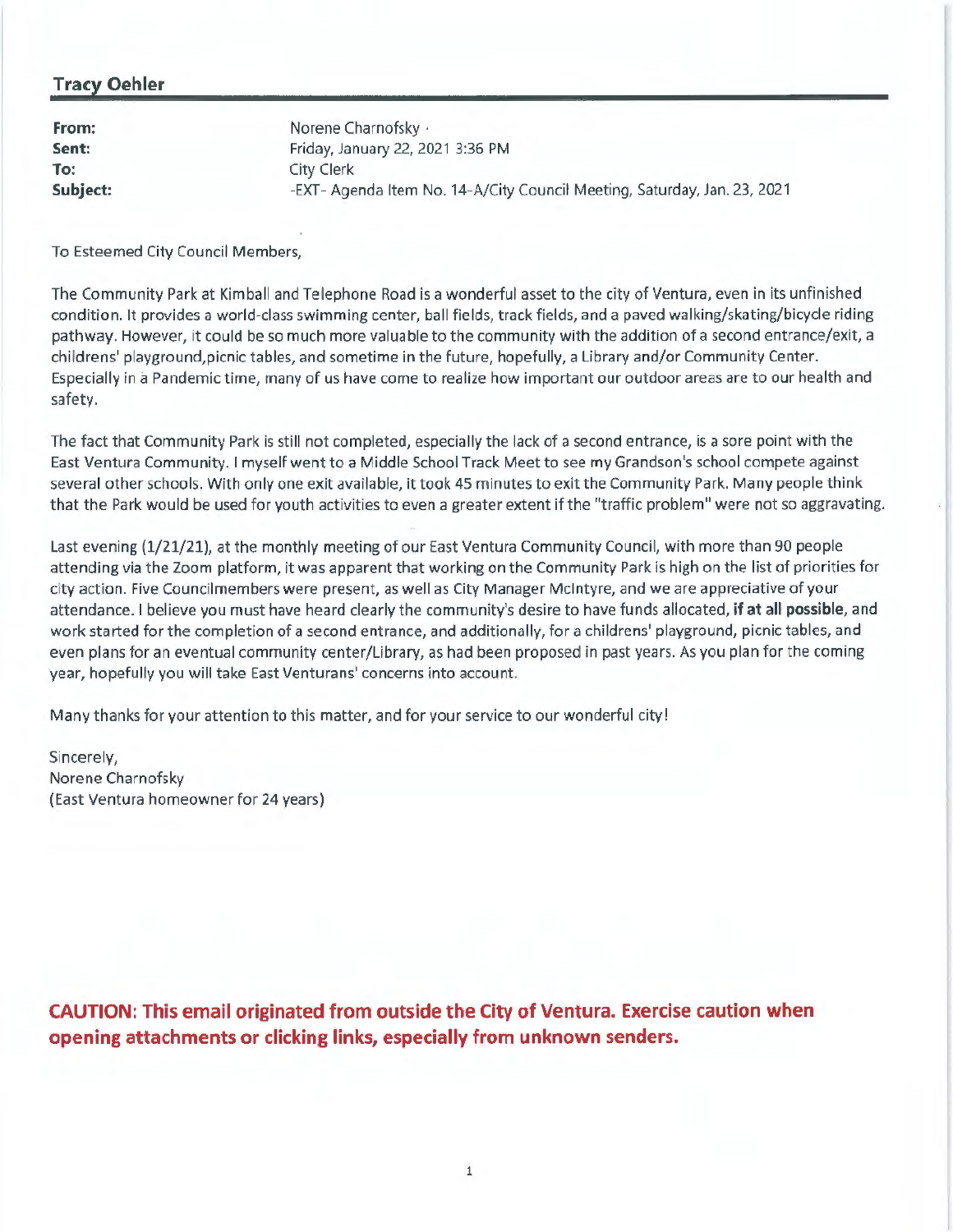| noreply@cityofventura.ca.gov                     |
|--------------------------------------------------|
| Friday, January 22, 2021 3:49 PM                 |
| City Clerk                                       |
| -EXT- Online Form Submittal: Public Comment Form |
|                                                  |

## **Public Comment Form**

#### Disclosure:

Providing your name/contact information is optional to participate in a Public Meeting. However by providing, it will allow staff to follow-up with you on your item. All emails submitted to any Legislative Body are Public Records. Copies of forms submitted are posted online, with name and contact information redacted. You may only submit one comment form per agenda item. You may submit more than one form per agenda to address additional topics.

#### Submission Deadlines:

Submit your Comment Form at least 2 hours prior to the scheduled/posted starl time of the meeting, as stated on the posted Agenda. If submitting a comment during a meeting, please submit before the Agenda Item concludes, during a Live Meeting, to be considered parl of the record. Select the Legislative/Hearing Body below to ensure your comment is emailed to the correct body.

| Name                               | PATRICIA JIRKOVSKY                                                                                                                                                                                                                                                                                                                                                                                                                                                                                                                 |
|------------------------------------|------------------------------------------------------------------------------------------------------------------------------------------------------------------------------------------------------------------------------------------------------------------------------------------------------------------------------------------------------------------------------------------------------------------------------------------------------------------------------------------------------------------------------------|
| Address                            |                                                                                                                                                                                                                                                                                                                                                                                                                                                                                                                                    |
| <b>Phone Number</b>                |                                                                                                                                                                                                                                                                                                                                                                                                                                                                                                                                    |
| <b>Email Address</b>               |                                                                                                                                                                                                                                                                                                                                                                                                                                                                                                                                    |
| Select Legislative/Hearing<br>Body | City Council                                                                                                                                                                                                                                                                                                                                                                                                                                                                                                                       |
| <b>Meeting Date</b>                | 1/23/2021                                                                                                                                                                                                                                                                                                                                                                                                                                                                                                                          |
| Select a Topic:                    | <b>Public Comments</b>                                                                                                                                                                                                                                                                                                                                                                                                                                                                                                             |
| Recommendation                     | Field not completed.                                                                                                                                                                                                                                                                                                                                                                                                                                                                                                               |
| <b>Written Comments</b>            | Before the City considers addressing our STVR ordinance, we<br>need to quantify the problems. While some citizens are pushing<br>to replace the existing ordinance, the limited data available do<br>not point to wide-spread problems with or abuse of our current<br>law. Without factual data identifying true problem areas, any<br>changes to the existing ordinance are unlikely to solve any<br>problems or have real impact. For example, there is concern<br>about uncontrolled growth of STVRs. In contrast, since 2015, |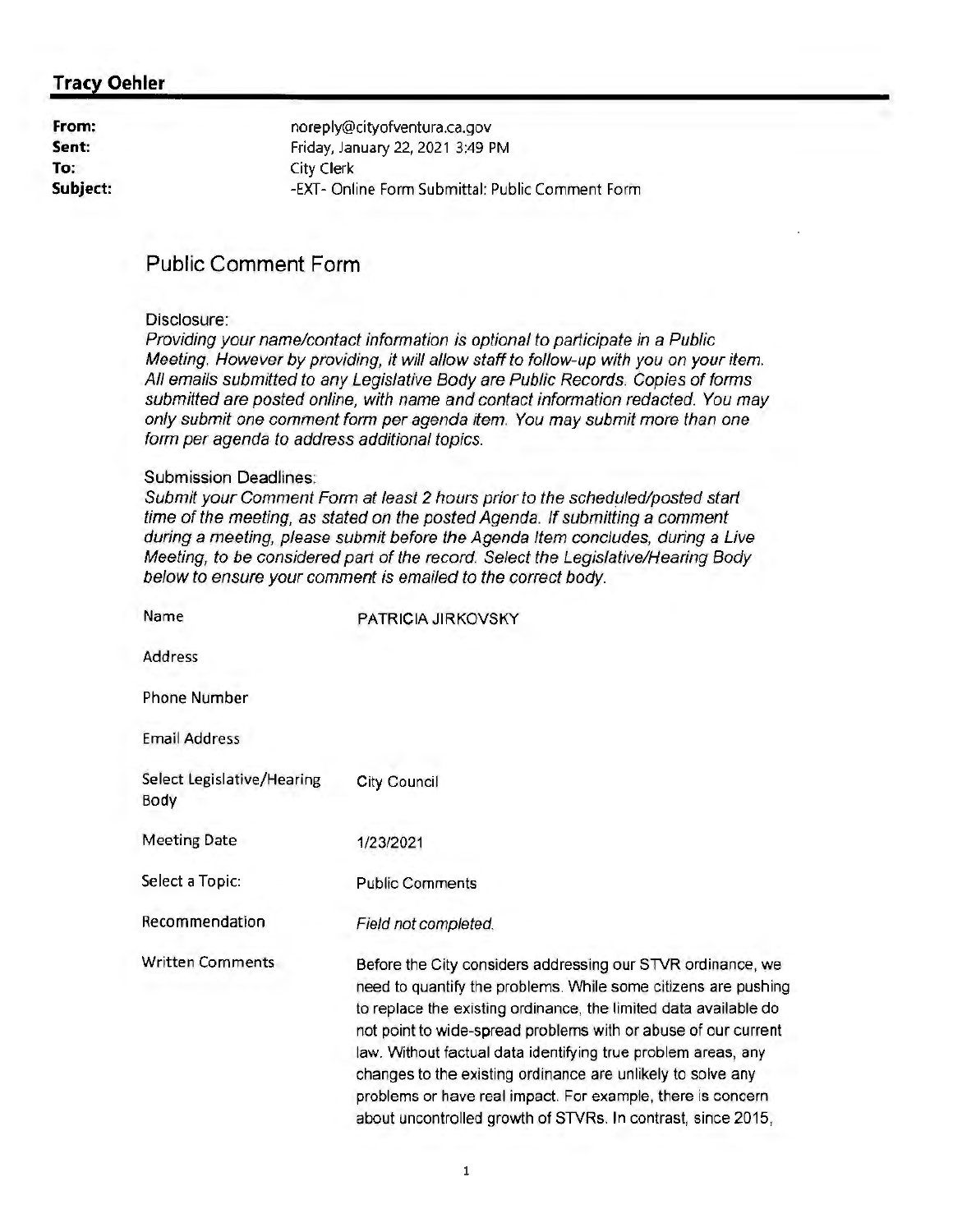the number of STVRs in Pierpont has ranged from 64 - 88, with the current number at 74. While the total number citywide is gradually increasing (total is now 140), the largest growth occurred in non-beach areas. Further much concern is expressed about STVRs disrupting the neighborhood and not following the rules. However, the number of documented nuisance complaints year after year is so low as to be almost non-existent. Please quantify problems if any, then decide if changes are needed.

Upload Files

Field not completed.

Email not displaying correctly? View it in your browser.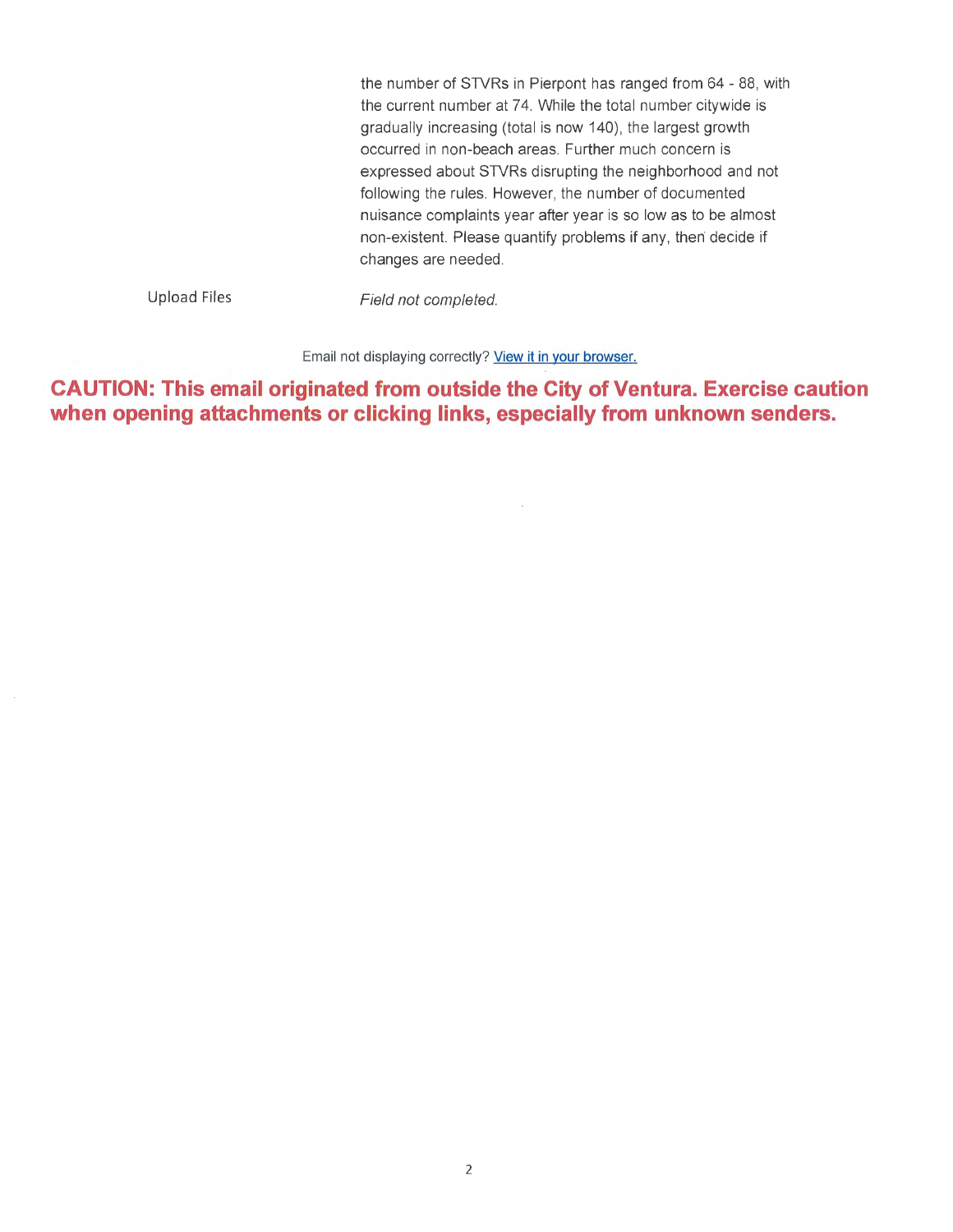| From:    | noreply@cityofventura.ca.gov                     |
|----------|--------------------------------------------------|
| Sent:    | Friday, January 22, 2021 3:59 PM                 |
| To:      | City Clerk                                       |
| Subject: | -EXT- Online Form Submittal: Public Comment Form |
|          |                                                  |

## **Public Comment Form**

#### Disclosure:

Providing your name/contact information is optional to participate in a Public Meeting. However by providing, it will allow staff to follow-up with you on your item. All emails submitted to any Legislative Body are Public Records. Copies of forms submitted are posted online, with name and contact information redacted. You may only submit one comment form per agenda item. You may submit more than one form per agenda to address additional topics.

#### Submission Deadlines:

Submit your Comment Form at least 2 hours prior to the scheduled/posted start time of the meeting, as stated on the posted Agenda. If submitting a comment during a meeting, please submit before the Agenda Item concludes, during a Live Meeting, to be considered part of the record. Select the Legislative/Hearing Body below to ensure your comment is emailed to the correct body.

| Name                               | Laura Kinney                                                                                                                                                                                                                                                                                                                                                 |
|------------------------------------|--------------------------------------------------------------------------------------------------------------------------------------------------------------------------------------------------------------------------------------------------------------------------------------------------------------------------------------------------------------|
| Address                            |                                                                                                                                                                                                                                                                                                                                                              |
| Phone Number                       |                                                                                                                                                                                                                                                                                                                                                              |
| <b>Email Address</b>               |                                                                                                                                                                                                                                                                                                                                                              |
| Select Legislative/Hearing<br>Body | City Council                                                                                                                                                                                                                                                                                                                                                 |
| <b>Meeting Date</b>                | 1/23/2021                                                                                                                                                                                                                                                                                                                                                    |
| Select a Topic:                    | <b>Public Comments</b>                                                                                                                                                                                                                                                                                                                                       |
| Recommendation                     | Field not completed.                                                                                                                                                                                                                                                                                                                                         |
| <b>Written Comments</b>            | For 12 years, Ventura has had an STVR ordinance that has<br>worked fairly well if measured by the very few verified<br>complaints the city receives each year. However, there<br>appears to be a movement to replace the existing ordinance<br>with a completely different model. I recommend improving the<br>current ordinance, rather than starting over. |
|                                    |                                                                                                                                                                                                                                                                                                                                                              |

Some suggestions for changes to the existing ordinance that